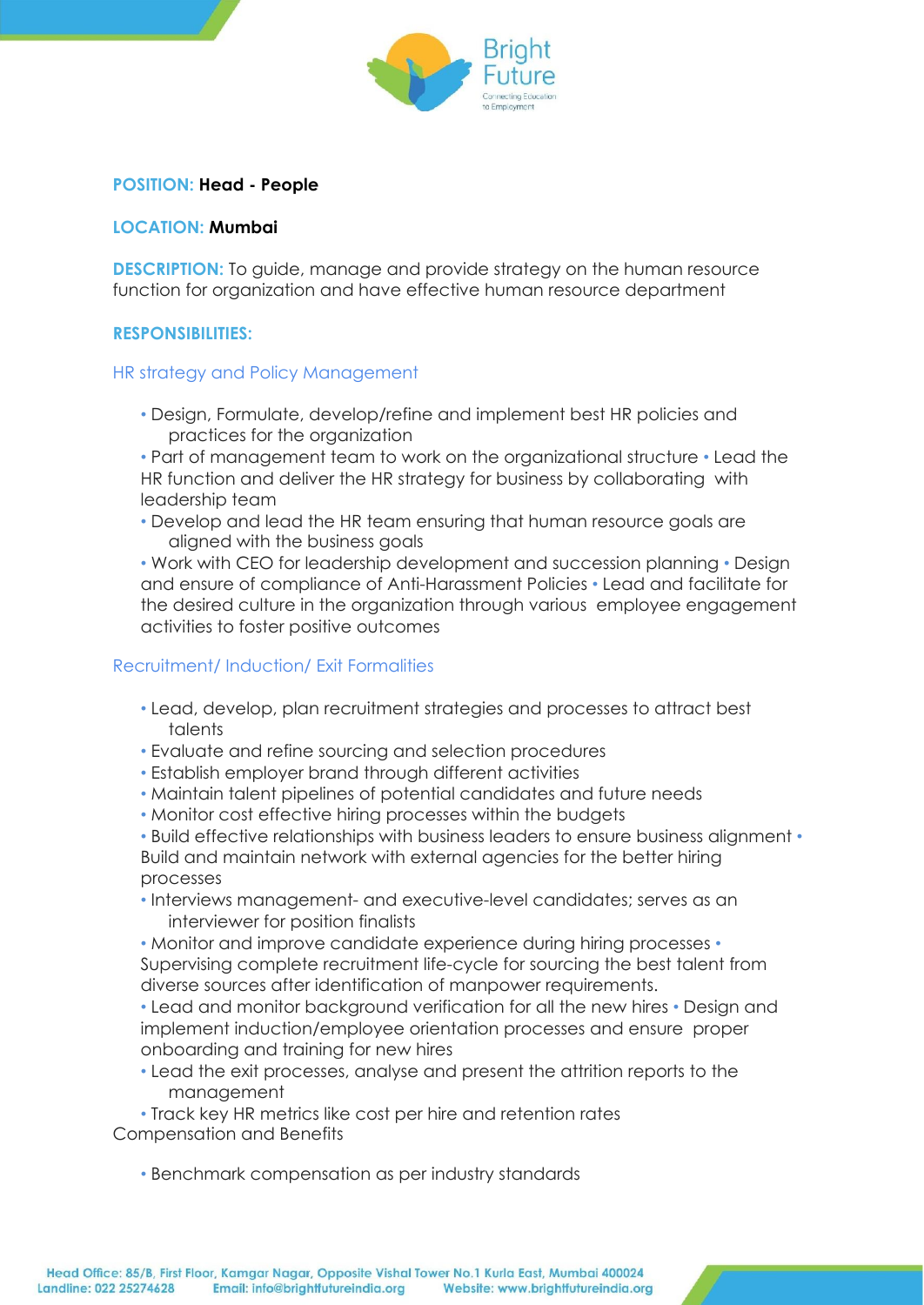

• Design effective compensation structure with grades and bands • Ensure that the employee compensation is fair across verticals and functions • Ensuring that pay structure is as per the statutory compliances and norms • Design and monitor cost effective pay practices

• Design cost effective benefit plans

## Performance Management

- Design and refine performance management processes
- Monitor the appraisal process across the levels in the organization for a fair feedback
- Ensure that feedback leads to the development of the employee considering strengths and improvement areas
- Review duties, responsibilities and objectives with manager and mutually agree on performance expectations and competencies

# HR Operations

- Monitor for adherence of timely HR activities of the department from recruitment to employee exit
- Revisit job descriptions whenever required
- Monitor HR budgets, compensations
- Monitor timely performance feedback of the organization
- Reviewing and ensuring compliance to HR policies and procedures; coordinating the development of policies, handbooks and supporting their implementation
- Monitor and ensure the timely confirmation process
- Ensure the maintenance of the personal files of the employees Manage staff issues (e.g. disciplinary, grievance) in line with the HR policy and labor laws
- Counsel employees
- Ensure that the statutory compliances are managed on time
- Coordination with the vendors
- Manage internal communications
- Ensure for the efficient & effective human resource management systems that support the design and implementation of quality programming without compromising compliance.
- Plan, Decide and coordinate for employee insurance and other benefits of the employees
- Manage statutory audits
- Part of the POSH committee
- Ensure for the timely MIS for management submission
- Monitor for closure of timely SLA for HR activities
- Monitor for timely payroll processes

• Design and monitor employee engagement surveys, and work on the outcomes of surveys to make the organization to be a great place to work • Carry out employee engagement activities

# Training and Development

- Prepare key inputs to the L & D department through training need analysis for employees across the organization
- Coordinate/develop annual training plans and training calendars for the employees